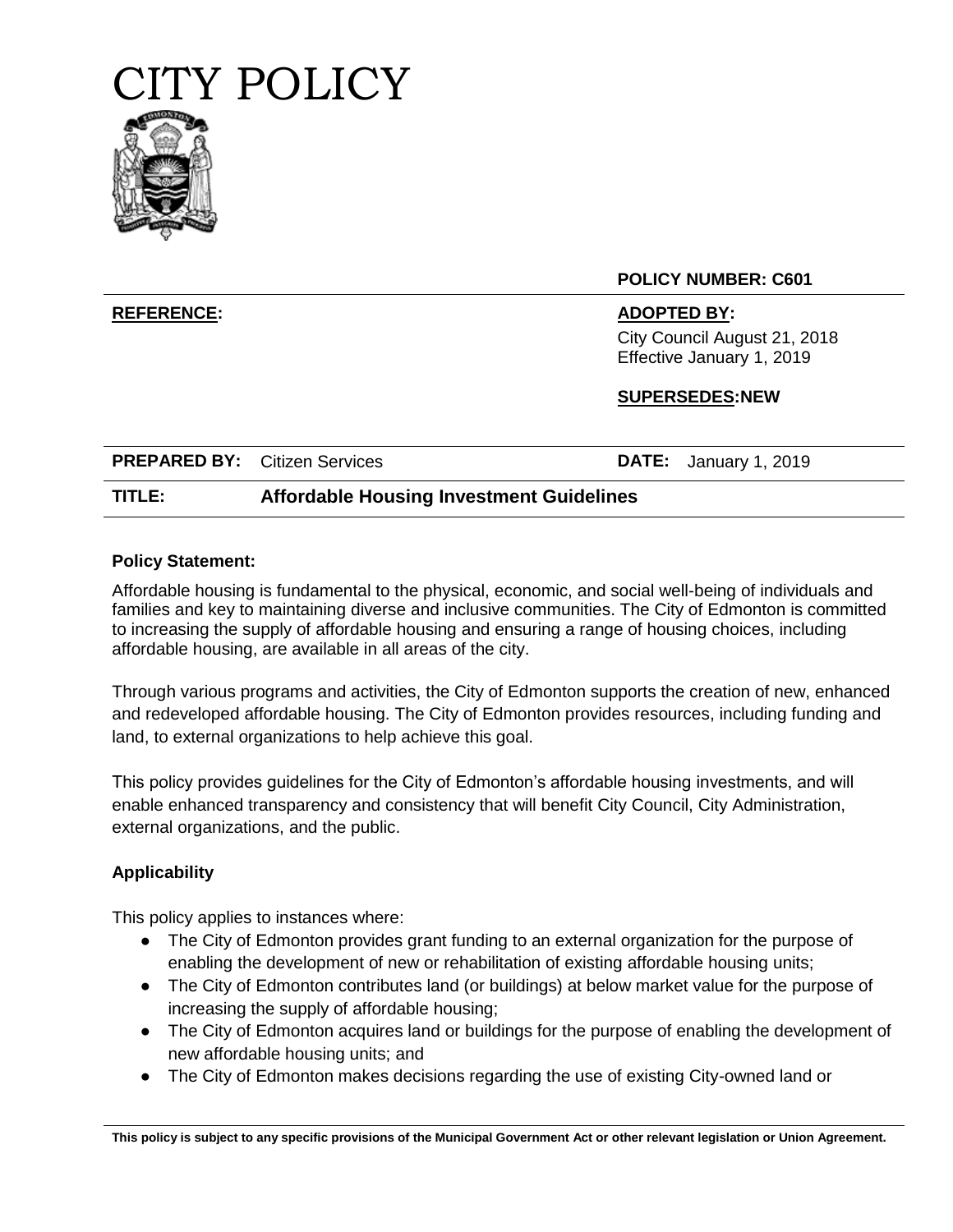buildings surplus to other municipal needs for the purpose of enabling the development of new affordable housing.

In general, this policy will support the following types of activities:

- Project development or planning for an affordable housing capital project (including new construction or rehabilitation)
- Rehabilitation of existing affordable housing units
- Construction of new affordable housing units

This policy does not apply to projects funded under the following programs:

- The Secondary Suites Grant Program
- The First Place Program
- The Building Housing Choices Program
- The Developer-Sponsored Affordable Housing Program

This policy does not apply to decisions related to the renewal or reinvestment in existing City-owned affordable housing developments, City-owned land purchased with dedicated affordable housing funds prior to the approval of this policy, and existing affordable housing developments constructed on Cityowned land.

# **Principles**

When designing affordable housing programs and making affordable housing investment decisions, the City of Edmonton should consider the following guiding principles:

- *Effectiveness* City affordable housing processes should be designed based on the principles of effectiveness, practicality, and simplicity. As much as possible, City processes should support expeditious development of affordable housing projects.
- *Responsiveness* Affordable housing investments should be responsive to the specific needs of Edmontonians who are experiencing housing affordability challenges.
- *High quality design -* Affordable housing buildings should incorporate high quality design.
- *Community engagement* The community should be engaged appropriately in the development of affordable housing policies, programs and projects.
- *Flexibility* City affordable housing funding guidelines must be broad enough to ensure sufficient flexibility in aligning with provincial and federal government funding programs.

# **Investment Guidelines**

The City of Edmonton will consider the following when prioritizing eligible funding applications from external organizations for affordable housing developments and making decisions regarding the acquisition or disposition of eligible surplus land or buildings for the purposes of enabling the provision of affordable housing:

● Neighbourhood affordable housing target and ratio, and the broader geographic context